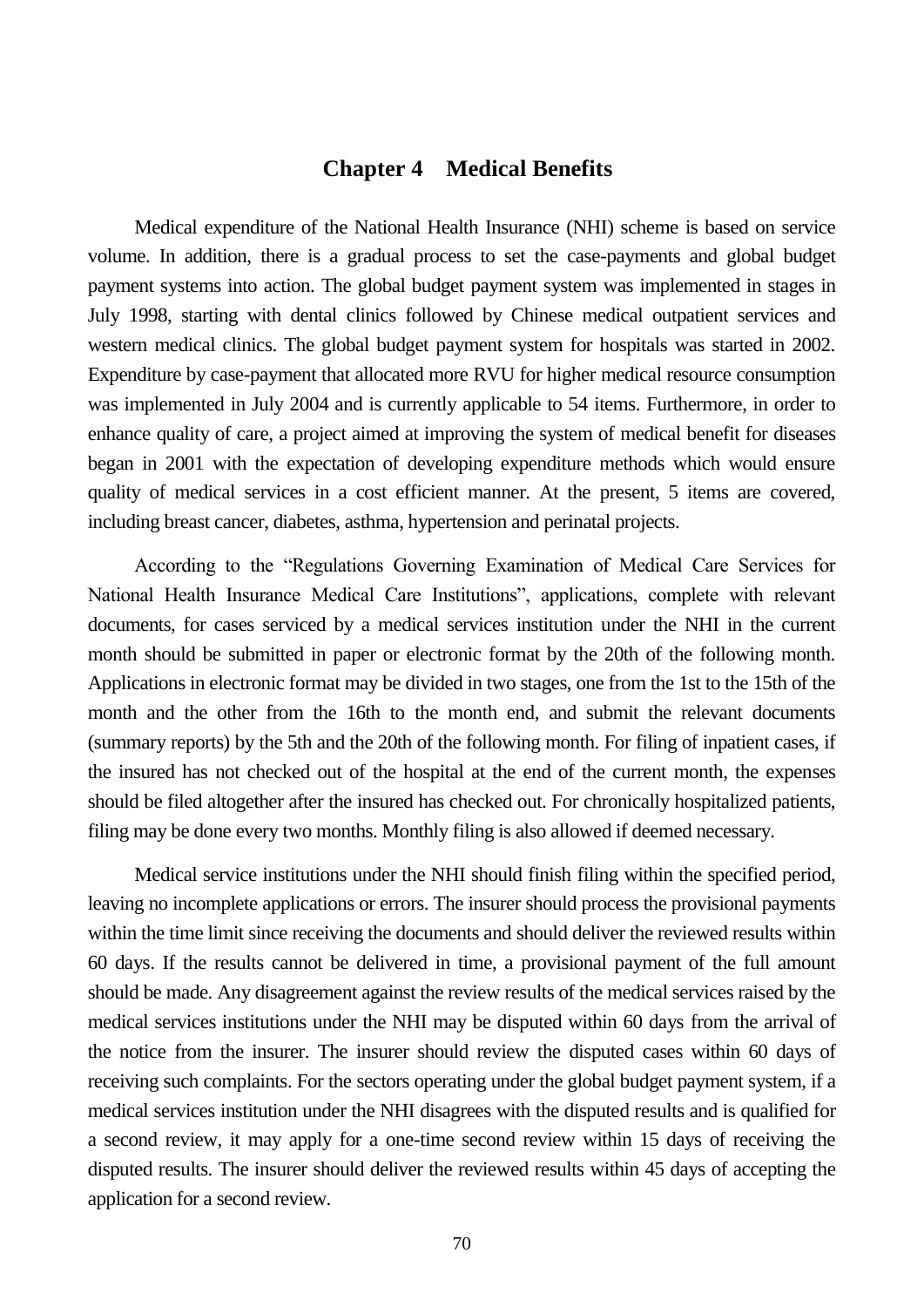#### **I. Historical Medical Benefit Claims and Approved Medical Benefit Payments**

### **Compared to 1999, the increase of medical benefit claims was equivalent to that of approved medical benefit payments**

The medical benefit claims were 488 billion RVU in 2009, 326 billion RVU for outpatient services and 162 billion RVU for inpatient services. The approved medical benefit payments were 475 billion RVU (NT\$444 billion), 319 billion RVU (NT\$300 billion) for outpatient services and 156 billion RVU (NT\$144 billion) for inpatient services.

Compared to 1999, the overall medical benefit claims in 2009 increased by 67.4%, outpatient claims increased by 64.7% and inpatient claims increased by 72.9%. The approved medical benefit payments (RVU) increased by 66.5%, outpatient payments increased by 63.4% and inpatient payments by 73.2%.



### **II. Medical Benefit Claims**

### 1. Outpatient Services

#### (1) **Outpatient medical benefit claims increased by 6% from the previous year.**

A total of 357 million of outpatient service cases were filed in 2009, an increase of 4.6% from the previous year. The average annual increase in the past ten years was 1.0%. Outpatient medical benefit claims amounted to 326 billion, an increase of 6.3% from the previous year; the average annual increase in the past ten years was 5.1%. The average points per case were 914 RVU, an increase of 1.7% from the previous year.

A total of 15 million of outpatient commission cases (4.1%) were filed in 2009, the medical benefits amounted to 7 billion RVU (2.2%).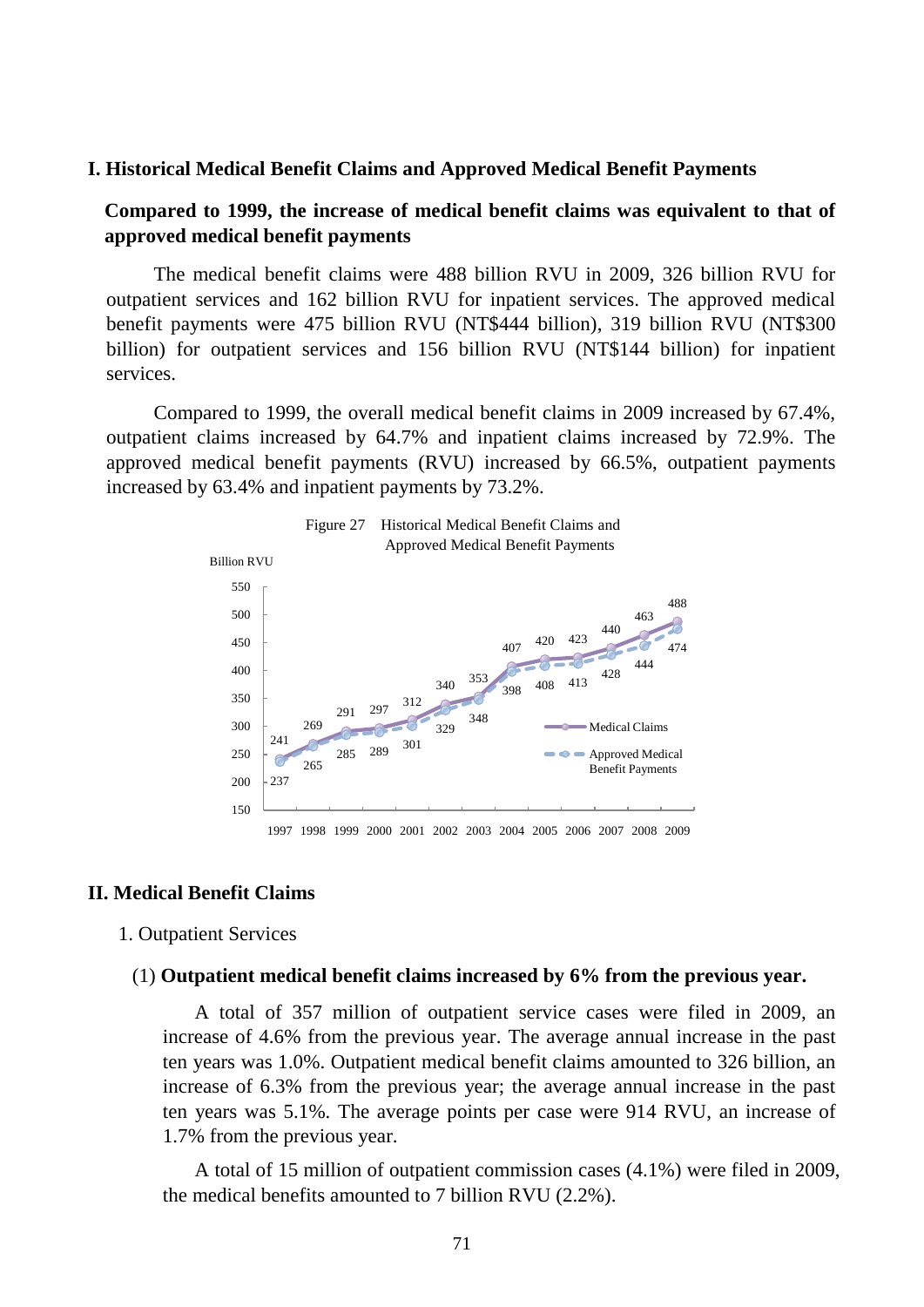

### (2) **Compared to 1999, outpatient service cases filed for local community hospitals decreased by 4.1 percentage points.**

In 2009, physician clinics and dental clinics had the highest amount in overall outpatient service cases filed at 251 million cases (70.4%), followed by metropolitan hospitals at 41 million cases (11.6%), academic medical centers at 32 million cases (9.0%) and local community hospitals at 32 million cases (9.0%).

Compared to 1999, outpatient service cases filed decreased by 4.1 percentage points for local community hospitals, 0.6 percentage points for physician clinics and dental clinics, while increased by 3.3 percentage points for metropolitan hospitals and 1.4 percentage points for academic medical centers.



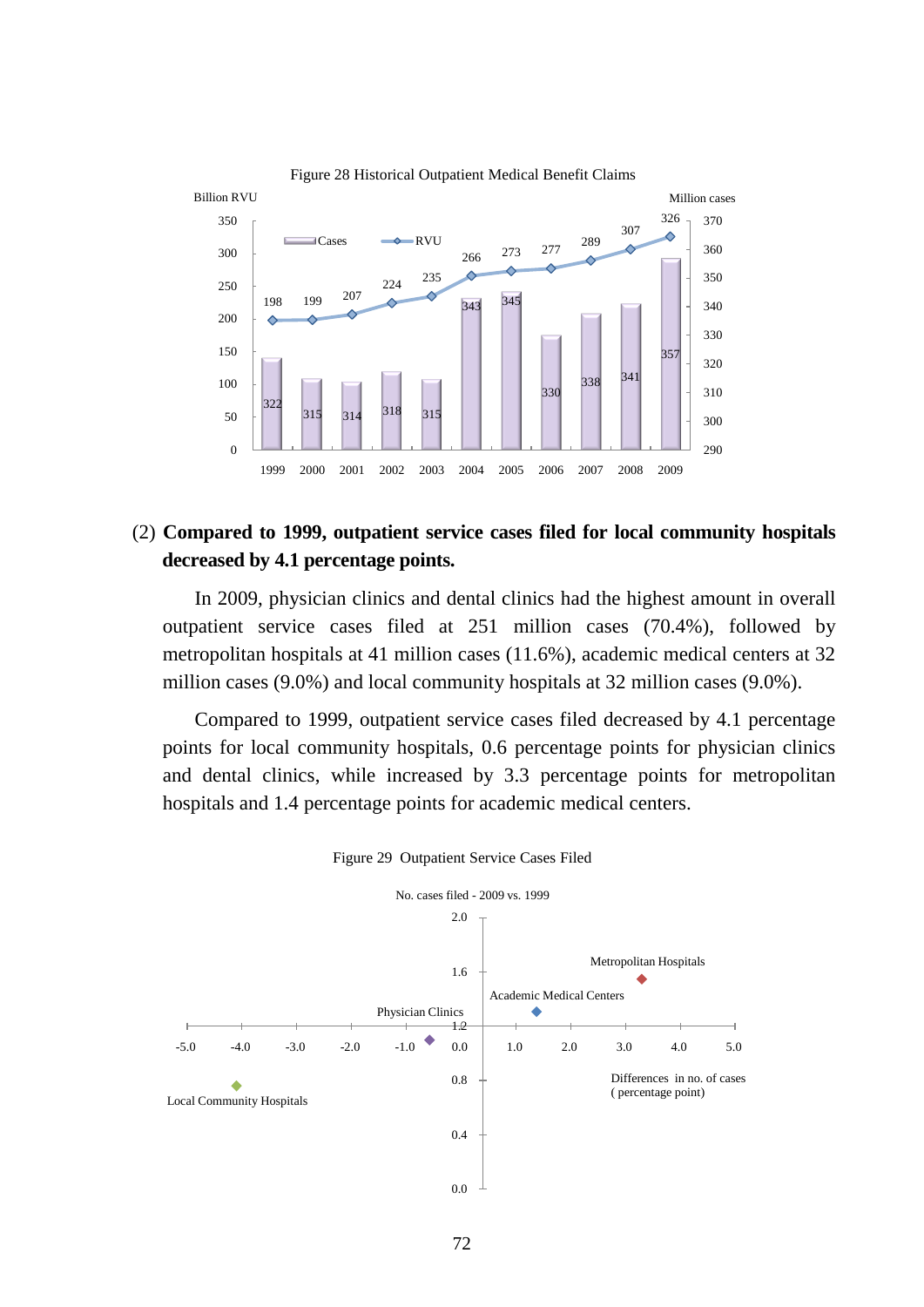(3) **For the share of outpatient medical benefit claims, academic medical centers and metropolitan hospitals showed an upward trend while local community hospitals and physician clinics showed a downward trend.**

In 2009, physician clinics and dental clinics had the highest amount in total outpatient medical benefit claims at 135 billion RVU (44.3%), followed by academic medical centers at 67 billion RVU (21.9%), metropolitan hospitals at 66 billion RVU (21.5%) and local community hospitals at 38 billion RVU (12.3%).

Compared to 1999, outpatient medical benefit claims increased by 5.3 percentage points for metropolitan hospitals, 4.3 percentage points for academic medical centers while decreased by 5.1 percentage points for local community hospitals and 4.5 percentage points for physician clinics and dental clinics.



### (4) **Western hospitals had the highest outpatient average medical benefit claims per case at 1,769 RVU (Commission cases excluded).**

Broken down by global budget payment system, western hospitals had the highest outpatient average medical benefit claims per case at 1,769 RVU, followed by dentistry at 1,123 RVU, western physician clinics at 533 RVU and Chinese medicine at 472 RVU.

The outpatient average points per case for western hospitals and Chinese medicine increased with age. Western physician clinics showed the lowest one for age 15-29 at 394 RVU, and increased later on with age. Dentistry showed the highest one for age 15-29 at 1,280 RVU, and decreased later on with age.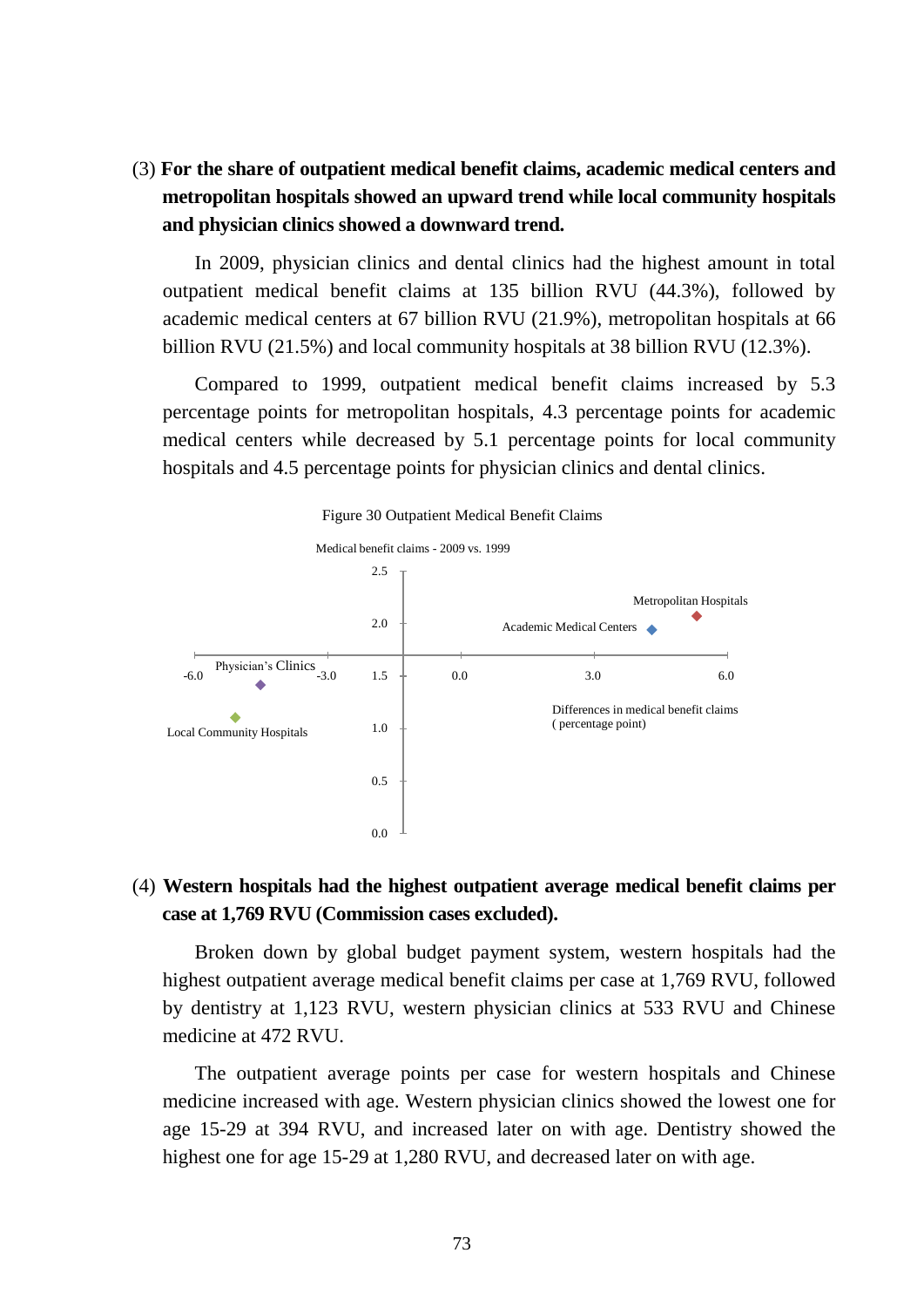

#### Figure 31 Outpatient Average Medical Benefit Claims per Case by Global Budget Payment System and Age

## (5) **Outpatient average medical benefit claims per case were higher for males than for females. (Commission cases excluded)**

Outpatient average medical benefit claims per case were 1.1 times higher for males; further, broken down by age, the biggest difference occurred for age 30-44 at 1.3 times while there was no significant difference for age 65 and over. Average points per case increased with age, regardless of gender.



Figure 32 Outpatient Average Medical Benefit Claims per Case by Gender and Age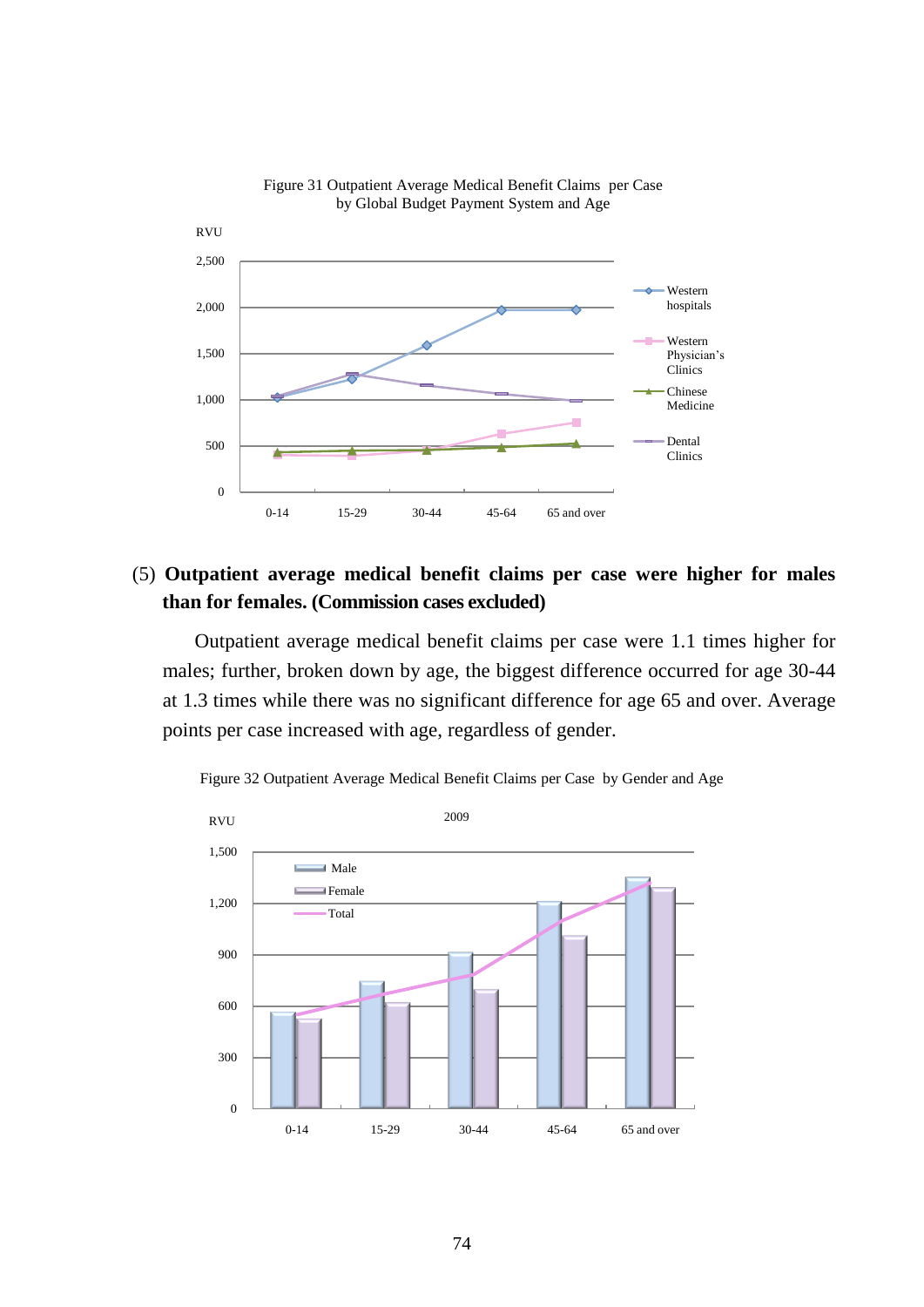#### 2. Inpatient Services

#### **(1) Inpatient medical benefit claims increased by 3% from the previous year.**

A total of 3 million of inpatient medical cases were filed in 2009, an increase of 3.1% from the previous year. The medical benefits amounted to 162 billion RVU, an increase of 3.0% from the previous year. The average points per case were 51,420 RVU; the average length of stay in hospitals was 10.19 days, decreased slightly by 0.1% and 0.5% respectively compared to the previous year. The average annual increases for service cases and medical benefits filed in the past ten years were 1.6% and 5.5%.

A total of 102 thousand of inpatient commission cases (3.2%) were filed in 2009, the medical benefits amounted to 3 billion RVU (1.2%).



Figure 33 Historical Inpatient Medical Benefit Claims

### **(2) For the share of inpatient medical benefit claims, metropolitan hospitals showed an upward trend while local community hospitals showed a downward trend.**

In 2009, metropolitan hospitals had the highest amount in total inpatient service cases filed at 1,352 thousand cases, followed by academic medical centers at 1,013 thousand cases and local community hospitals at 719 thousand cases. Academic medical centers had the highest amount in total inpatient medical benefit claims at 69 billion RVU (42.7%), followed by metropolitan hospitals at 61 billion RVU (37.9%) and local community hospitals at 30 billion RVU (18.3%).

Compared to 1999, local community hospitals showed the largest change in the share of inpatient service cases filed, decreased by 13.7 percentage points, metropolitan hospitals increased by 10.5 percentage points, physician clinics and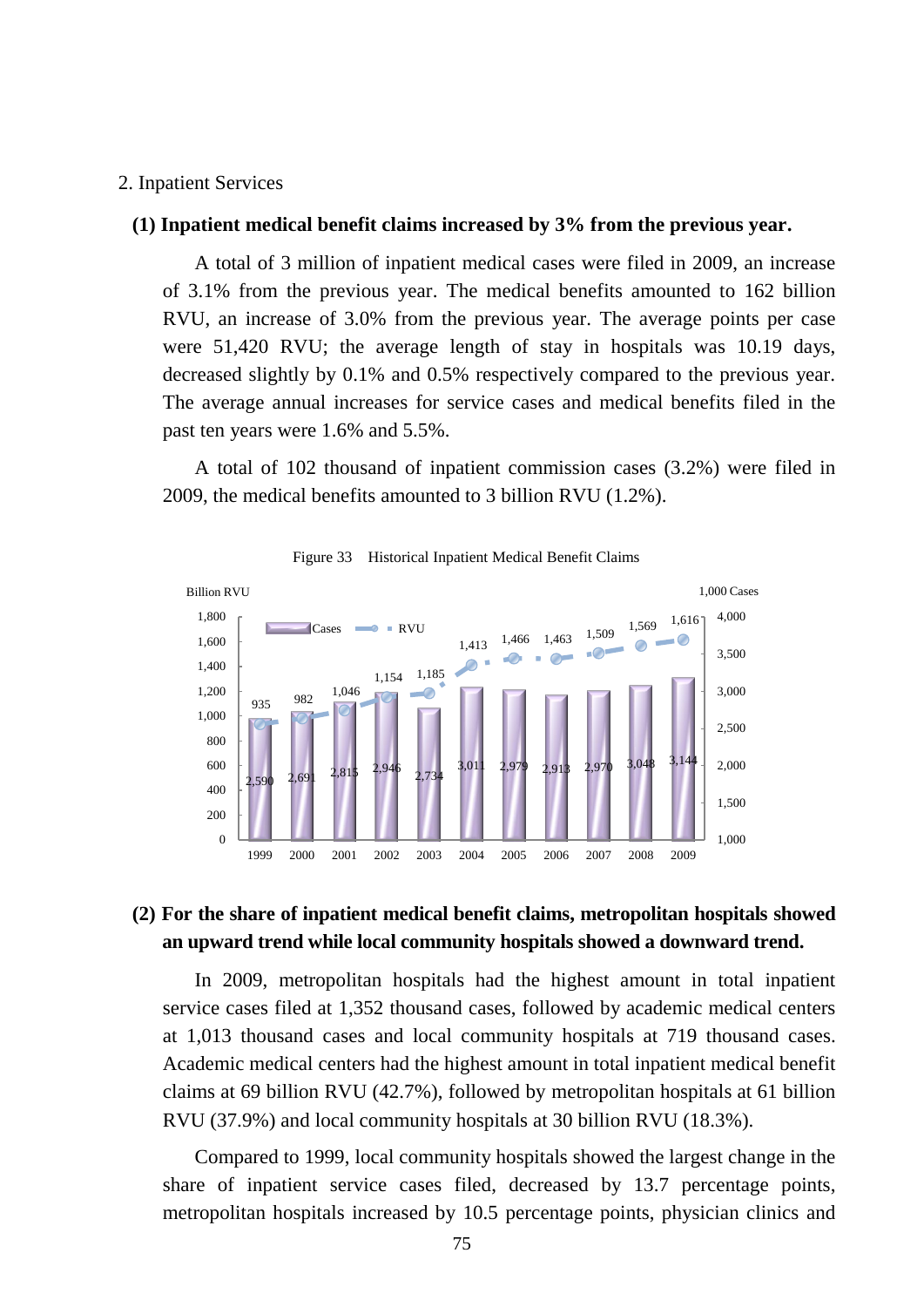dental clinics decreased by 1.9 percentage points and academic medical centers showed no significant difference.



Figure 34 Historical Inpatient Medical Benefit Claims by Contracted Category

## **(3) Inpatient medical benefit claims were higher for males than for females (Commission cases excluded)**

Inpatient medical benefit claims were 1.2 times higher for males than for females in 2009 (commission cases excluded), and were higher for males in every age group except age 15-29 and 30-44. Broken down by the BNHI, inpatient medical benefit claims were higher for males than for females in all the branches; broken down by age further, the Eastern Branch had the highest ratio of medical benefit claims for males to females for every age group except 0-14, the ratio showed a significant different from the overall trend for age 30-44.

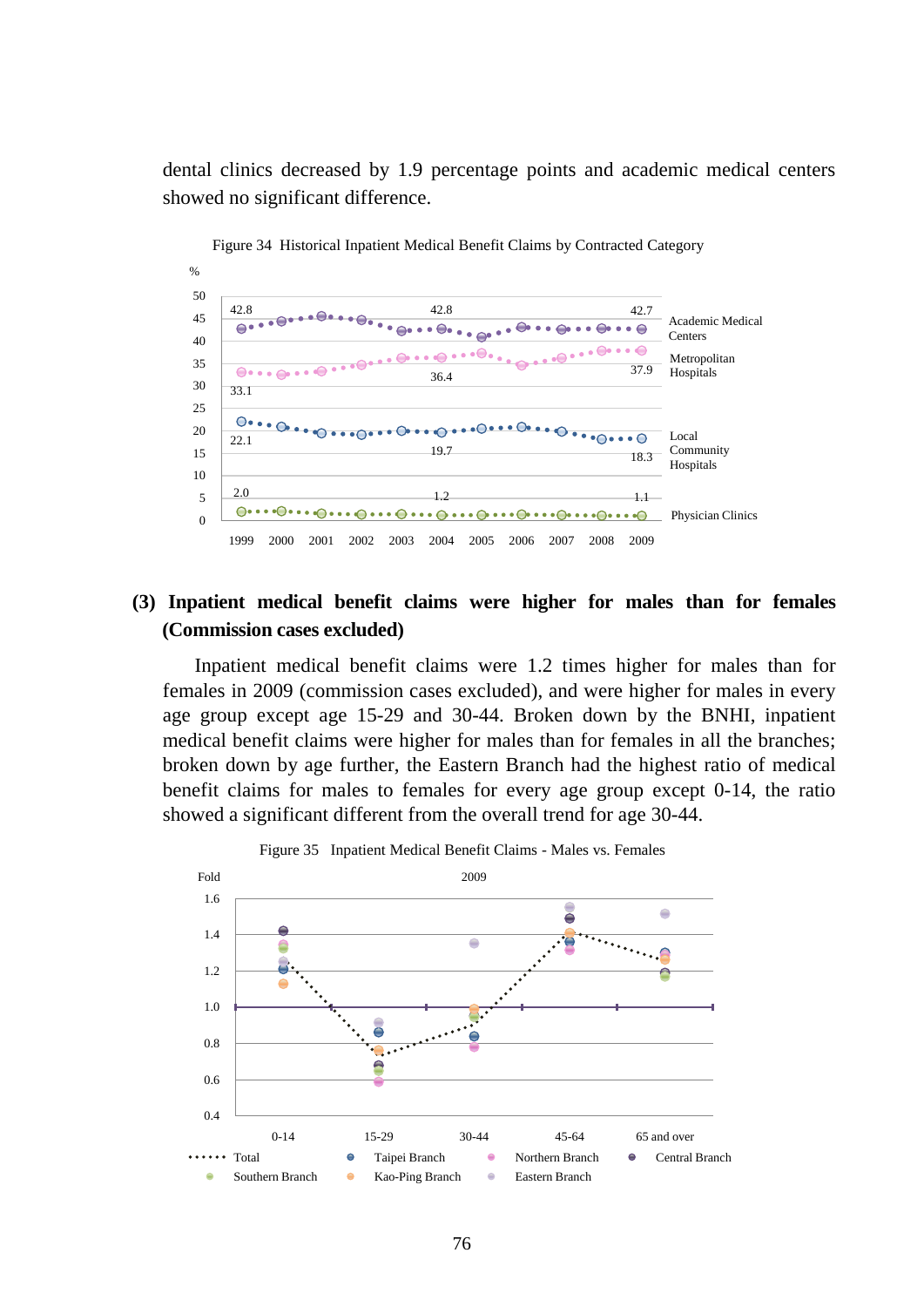## **(4) Inpatient average medical benefit claims per case were higher for males than for females (Commission cases excluded)**

Inpatient average medical benefit claims per case were 1.2 times higher for males in 2009 (commission cases excluded). Of which, there were differences occurring in age 30-44 and 45-64, while there was no significant difference for age  $0-14.$ 



Figure 36 Inpatient Average Medical Benefit Claims per Case by Gender and Age

Broken down by the BNHI, inpatient average medical benefit claims per case were higher for males than for females in all the branches; among which, Taipei Branch had the biggest difference. In terms of the BNHI and age, age 0-14 and 15-29 of the Kao-ping Branch showed the greatest deviation from the overall trend, and the inpatient average medical benefit claims per case were higher for females.



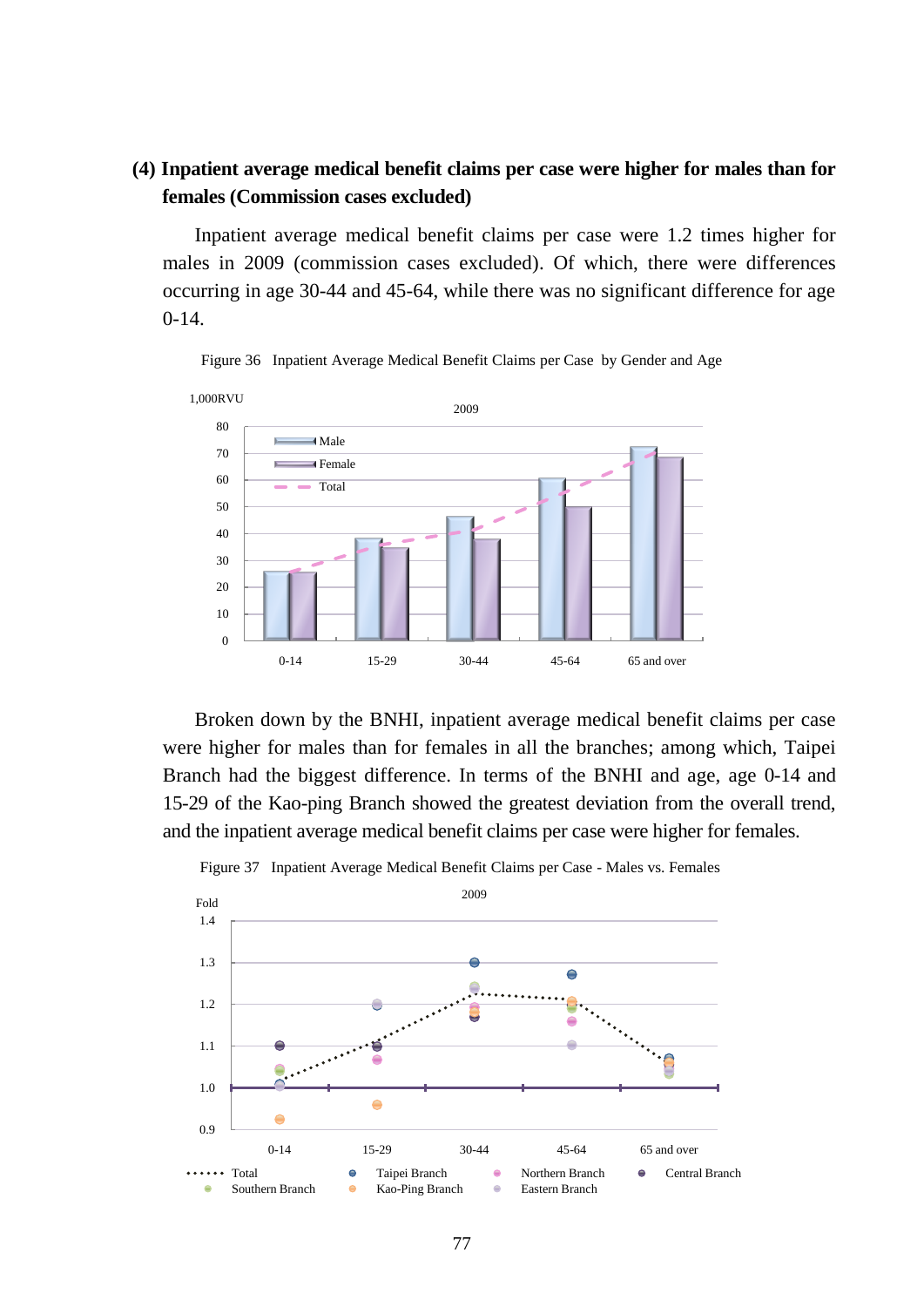#### **III. Approved Medical Benefit Payments**

#### 1. Outpatient Services

## **(1) Average annual increase for approved outpatient medical benefit payments was 4.1% in 2004- 2009.**

A total of 357 million outpatient service cases were approved in 2009, increased by 6.4% from the previous year; the average annual increase was 0.8% in 2004-2009. The approved outpatient medical benefit payments were 319 billion RVU in 2009, increased by 7.9% from the previous year. The average annual increase was 4.1% in the past five years. The average approved points per case were 894 RVU, increased by 1.5% from the previous year.



### **(2) Dentistry had the highest approved average outpatient medical benefit payments**

Broken down by global budget payment system, Western medicine had the highest amount in total approved outpatient medical service cases filed in 2009 at 287 million cases (80.6%), an increase of 6.4% from the previous year; followed by Chinese medicine at 39 million cases (10.8%), an increase of 8.1% from the previous year; and dentistry at 31 million cases (8.6%), an increase of 4.3% from the previous year. Western medicine had the highest amount in total approved outpatient medical benefit payments at 267 billion RVU (83.7%), an increase of 8.3% from the previous year; followed by dentistry at 34 billion RVU (10.69%), an increase of 4.4% from the previous year; and Chinese medicine at 18 billion RVU (5.73%), an increase of 9.1% from the previous year. Dentistry had the highest approved average payments per case at 1,101 RVU, followed by Western medicine at 929 RVU, and dentistry at 470 RVU.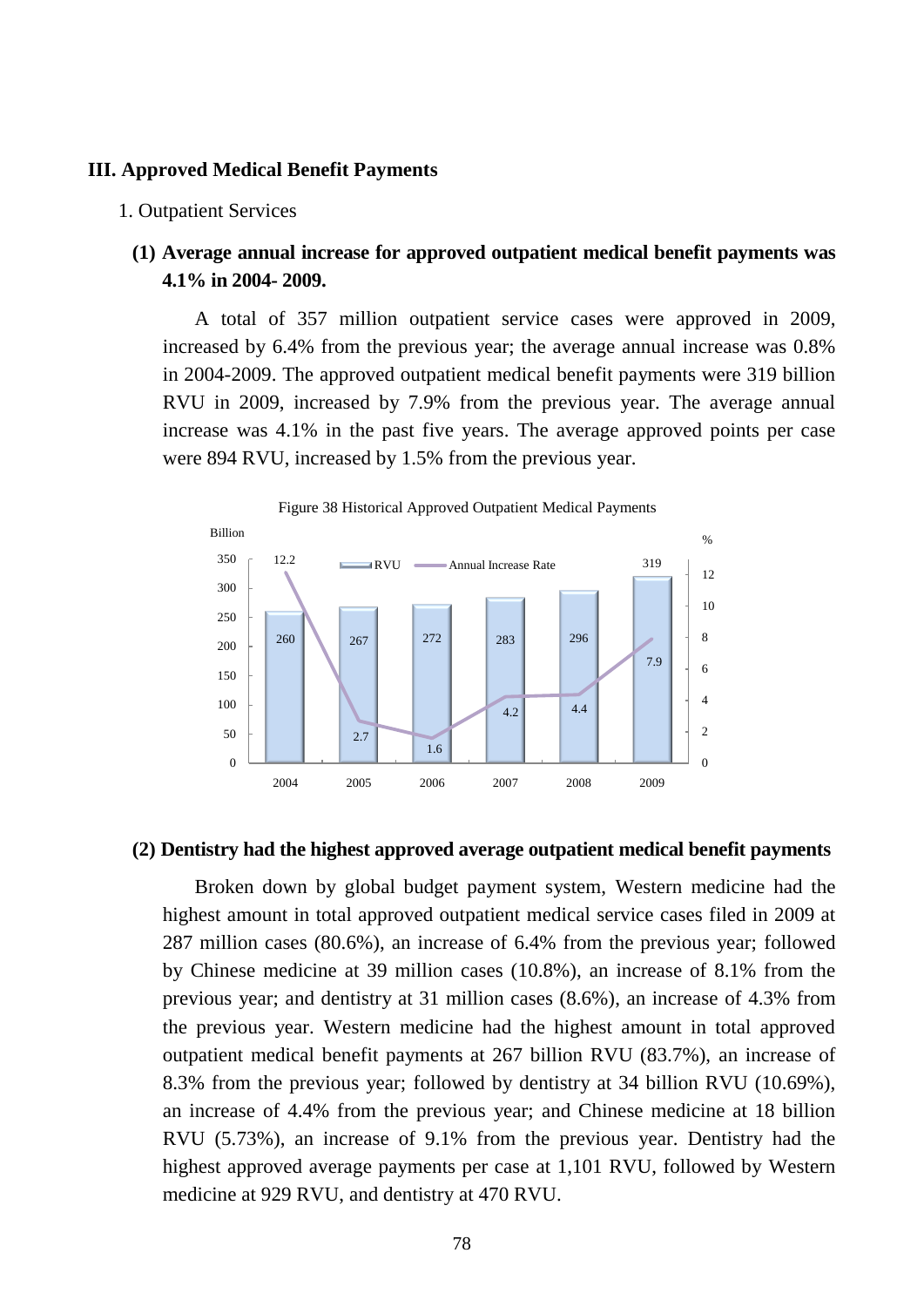Average annual increases of approved outpatient medical benefit payments were 4.4% for western medicine, 2.8% for Chinese medicine and 2.8% for dentistry in 2004-2009; average annual increases of approved outpatient service cases were 0.5% for western medicine, 2.2% for Chinese medicine and 1.9% for dentistry.



#### 2. Inpatient Services

### **(1) Approved inpatient medical benefit payments increased by 4.5% from the previous year.**

The approved inpatient medical benefit payments were 156 billion RVU in 2009, an increase of 4.5% from the previous year. Approved average inpatient payments per case were 49,452 RVU, a decrease of 0.4% from the previous year. Compared to 1999, approved inpatient medical payments increased by 73.2%; approved average medical payments per case increased by 43.1%

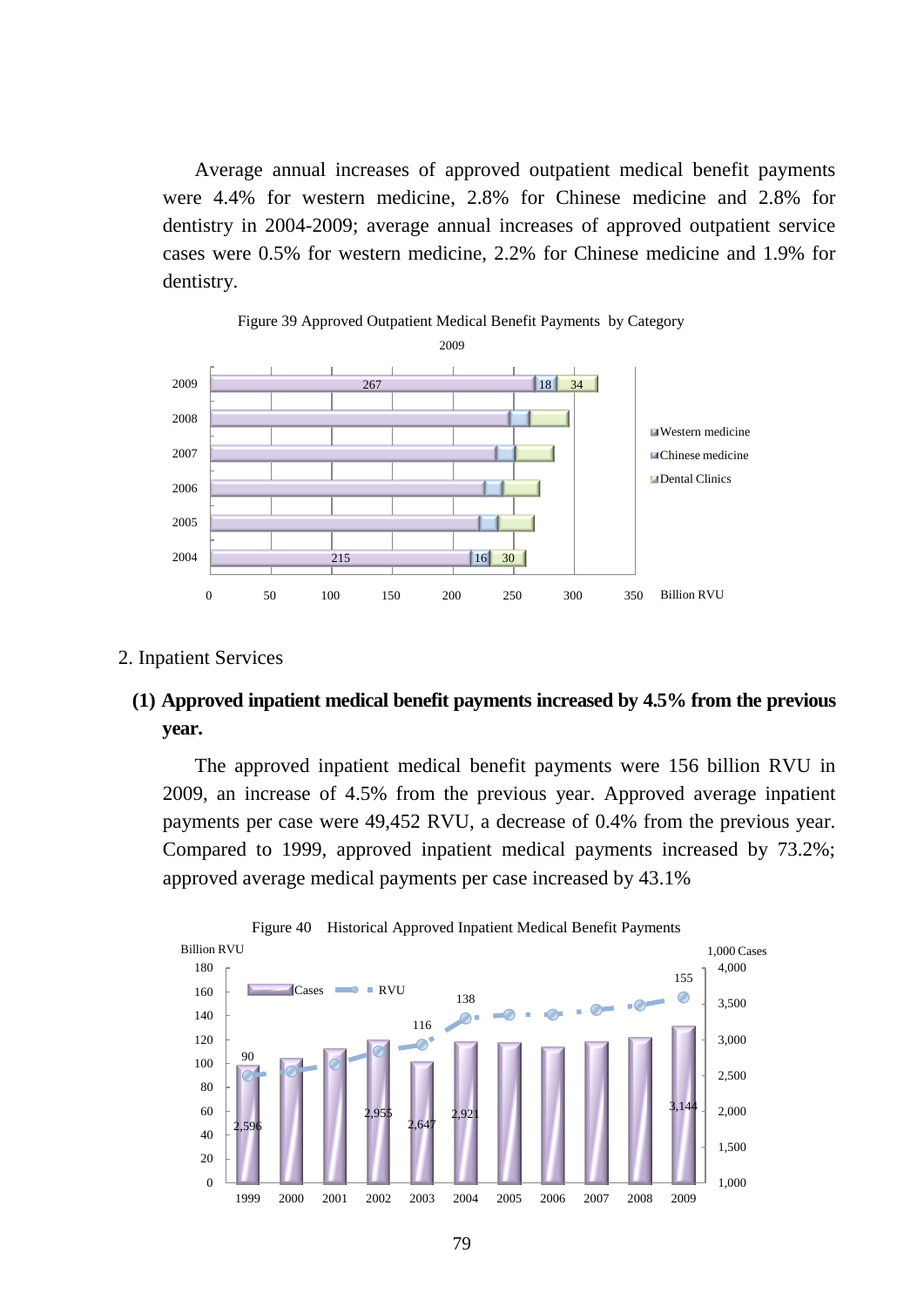### **(2) Academic medical centers had the highest amount in approved average inpatient medical benefit payments per case.**

Academic medical centers had the highest amount in total approved inpatient benefit payments at 67 billion RVU (42.9%) in 2009, followed by metropolitan hospitals at 59 billion RVU (37.7%) and local community hospitals at 28 billion RVU (18.3%). The approved average inpatient medical payments per case were highest for academic medical centers at 65,862 RVU, followed by metropolitan hospitals at 43,341 RVU, and local community hospitals at 39,552 RVU. The average cost of stay per day in hospitals was highest for physician clinics and dental clinics at 8,210 RVU, followed by academic medical centers at 7,618 RVU and local community hospitals at 4,585 RVU.



Figure 41 Average Approved Inpatient Medical Benefit Payment per Case

### **IV. Medical Expenses (Copayment included)**

### 1. Outpatient Services

# **(1) Consultation and treatment and medical supply accounted for 41% of the outpatient medical expenses**

The outpatient medical expenses in 2009 were 346 RVU, 142 billion RVU for consultation and treatment and medical supply (40.9%), 107 billion RVU (30.9%) for drug fees, 86 billion RVU (25.0%) for diagnosis fees, and 11 billion RVU (3.2%) for dispensing service fees.

Compared to 2004, consultation and treatment and medical supply increased by 27 billion RVU, an average annual increase of 4.4%; drug fees increased by 19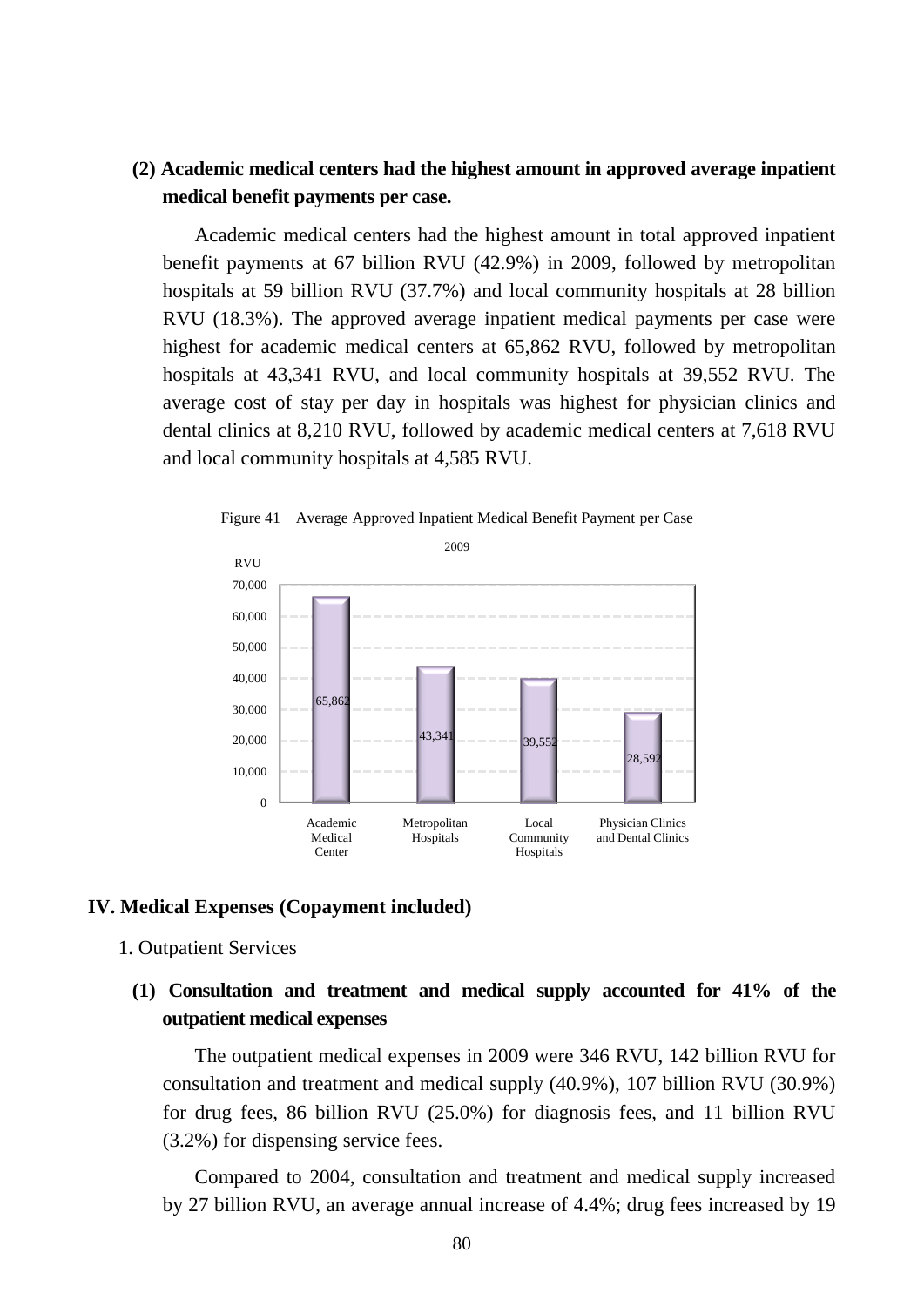billion RVU, an average annual increase of 4.0%; diagnosis fees increased by 7 billion RVU, an average annual increase of 1.6%; dispensing service fees increased by 2 billion RVU, an average annual increase of 4.3%.



### **(2) Drug fees accounted for 42% of outpatient medical expenses for western hospitals and 24%for physician clinics and 30% for Chinese medicine.**

Broken down by the global budget payment system, the highest amount of the outpatient medical expenses for hospitals was 80 billion RVU for consultation and treatment and medical supply (44.0%), followed by drug fees at 75 billion RVU (41.5%). For physician clinics, the highest amount was 47 billion RVU for diagnosis fees (45.4%), followed by consultation and treatment and medical supply at 26 billion RVU (25.2%). For Chinese medicine, the highest amount was 9 billion RVU for diagnosis fees (44.3%), followed by drug fees at 6 billion RVU (29.9%). For dentistry, the highest amount was 27 billion RVU for consultation and treatment and medical supply (75.2%), followed by diagnosis fees at 8 billion RVU (23.4%). For other sectors of the global budget payment system, consultation and treatment and medical supply had the highest expenses at 4 billion RVU (88.2%).



Figure 43 Outpatient Medical Expenses – by Global Budget Payment System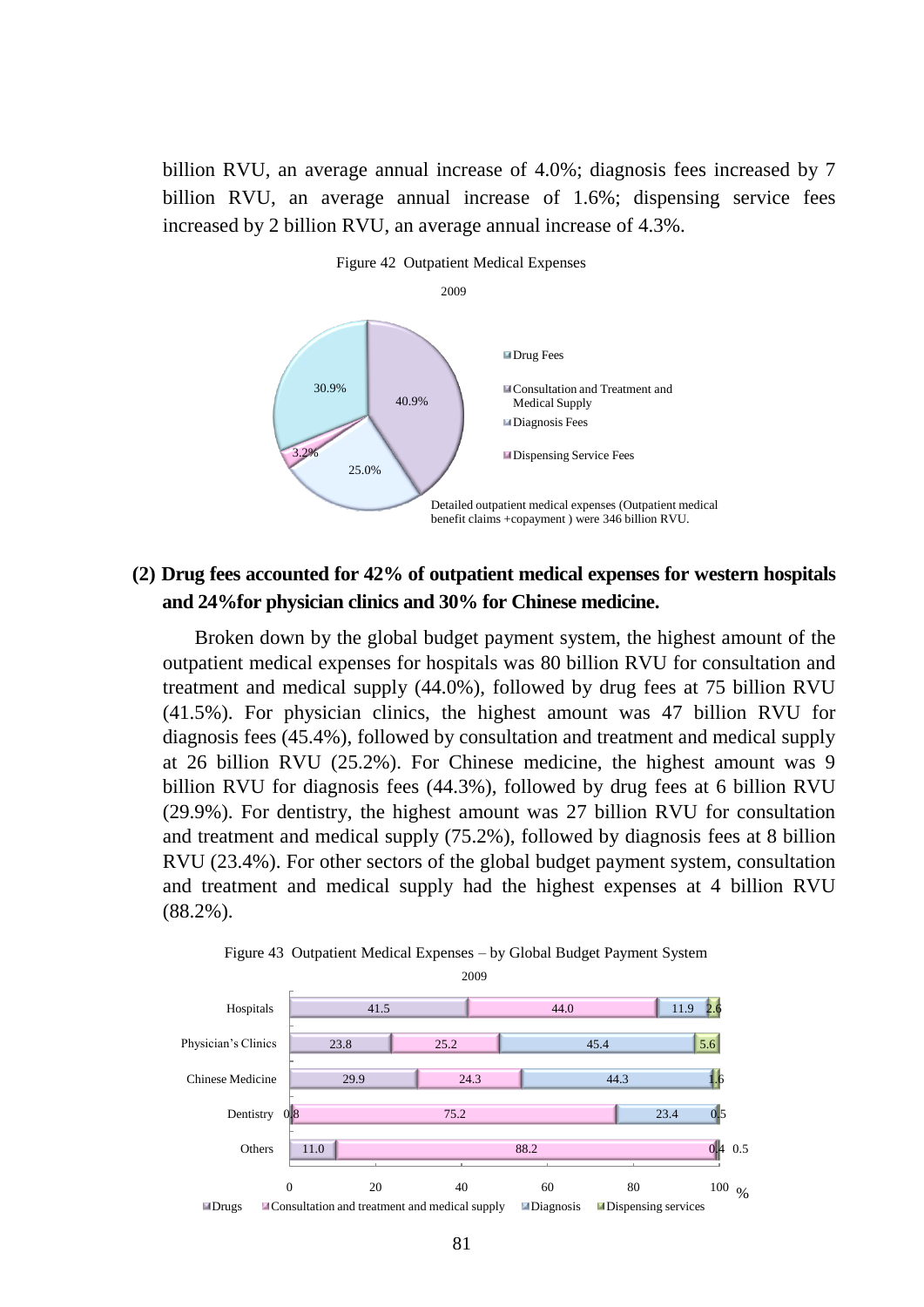## **(3) As age increased, share of outpatient medical expenses increased for drug fees, decreased for diagnosis fees.**

For age 0-14, the highest outpatient medical expenses were diagnosis fees (48.0%), followed by consultation and treatment and medical supply (28.5%). For age 15-44, the highest expenses were consultation and treatment and medical supply (41.2%), followed by diagnosis fees (31.5%). For both age 45-64 and age 65 and over, the highest expenses were consultation and treatment and medical supply, followed by drug fees.



#### 2. Inpatient Services

# **(1) Ward, drug, and surgical fees accounted for more than 50% of inpatient medical expenses.**

Inpatient medical expenses in 2009 amounted to 163 billion RVU. The highest amount was for ward fees at 39 billion RVU (24.2%), followed by drug fees at 23 billion RVU (14.1%) and surgical fees at 19 billion RVU (11.7%). Broken down by gender, inpatient medical expenses were 90 billion RVU for males and 73 billion RVU for females.



The inpatient medical expenses were 90 billion RVU for male and 73 billion RVU for female in 2009.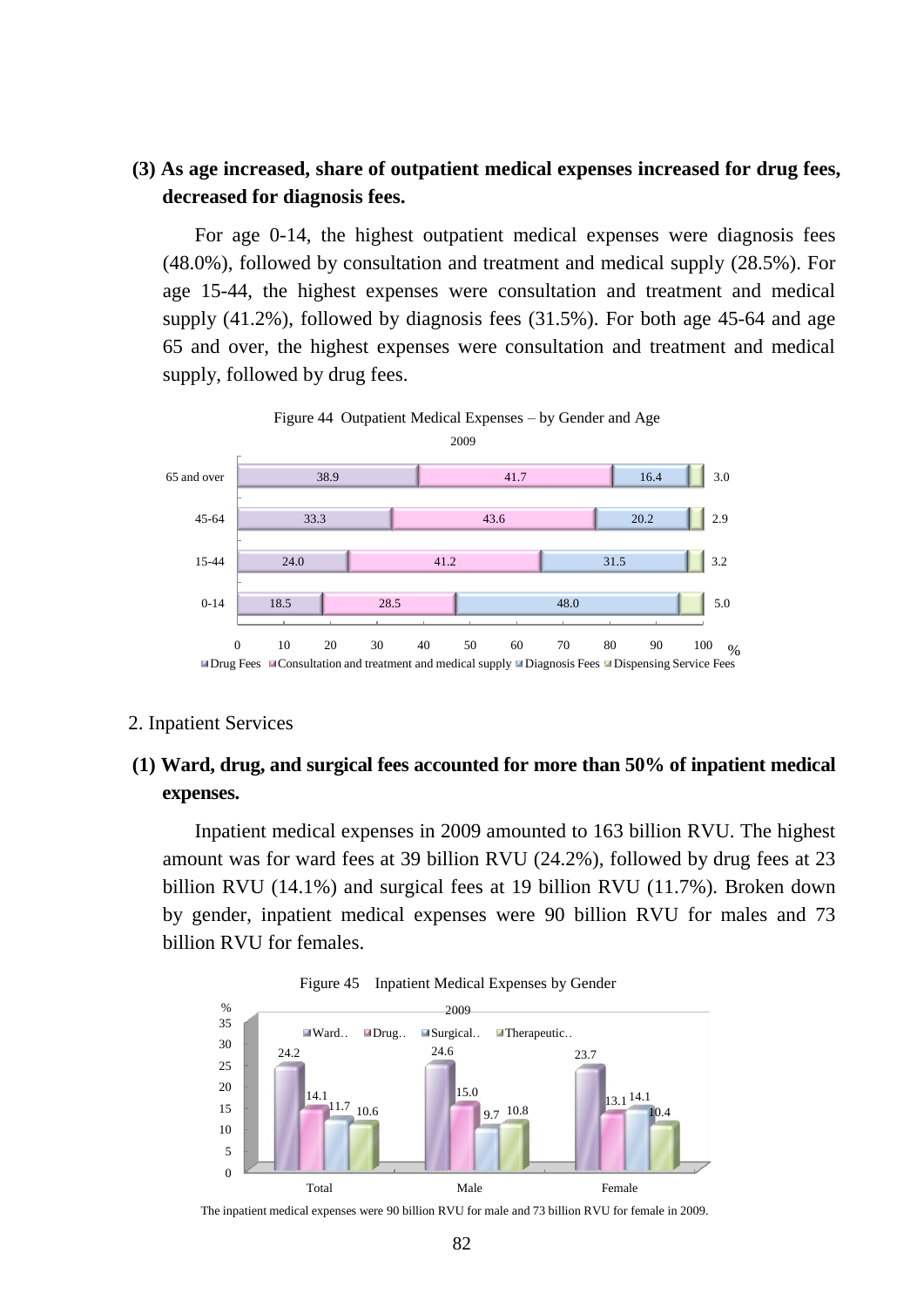### **(2) Ward fees were the highest inpatient medical expenses for all age groups.**

Broken down by age group, inpatient medical expenses accounted for 5.2% for age 0~14, 21.2% for 15~44, 29.2% for 45~64, and 44.4% for 65 and over. The three highest expenses were ward fees, drug fees and therapeutic procedure fees for age 0~14, ward fees, surgical fees and drug fees for age 15~44, ward fees, drug fees and surgical fees for age 45~64 and ward fees, therapeutic procedure fees and drug fees for age 65 and over.





#### **V. Medical Utilization of Major Illness/Injury**

### **The number of major illness/injury certificates issued in 2009 was twice the number issued in 1999.**

At the end of 2009, there were 30 categories of major illness/injury; the number of valid Major Illness/ Injury Certificates issued was 831,033, showing an increase of 40,413 from the end of the previous year or 5.1%. Cancer patients held the highest number at 372,154 (44.8%), followed by chronic psychotic disorder patients at 204,079 (24.6%) and patients with generalized autoimmune syndrome requiring lifelong treatments at 68,916 (8.3%). Compared to the data at the end of 1999, the number of valid Major Illness/ Injury Certificates issued doubled.

The inpatient medical expenses were 9 billion RVU for age 0-14, 35 billion RVU for 15-44, 48 billion RVU for 45-64, and 72 billion RVU for 65 and over in 2009.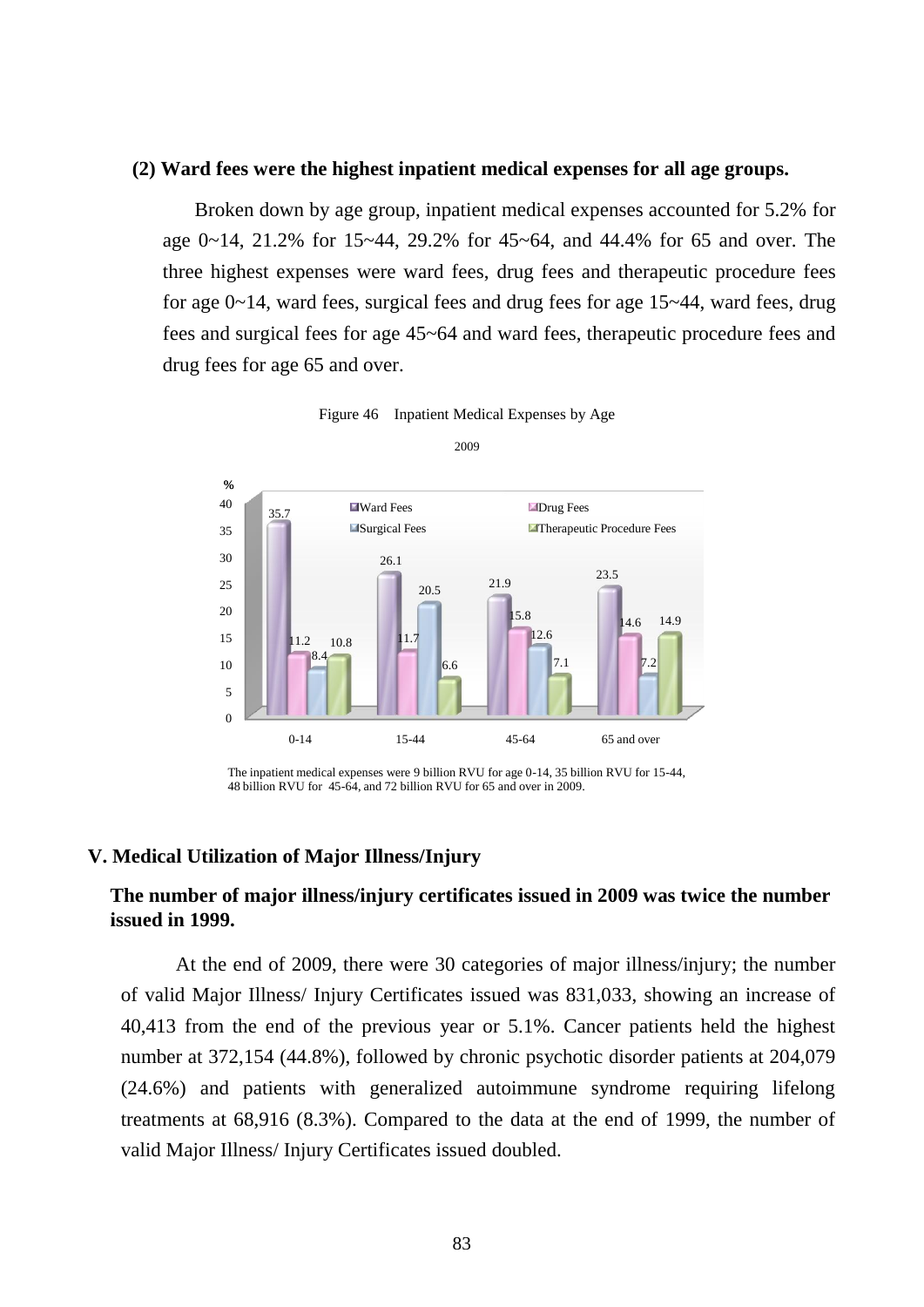

Figure 47 Numbers of Valid Major Illness/ Injury Certificates Issued

At the end of 2009, the number of valid Major Illness/ Injury Certificates issued was 831,033。

#### 1. Outpatient Services

## **(1) End-stage renal diseases accounted for approximately 50% of the outpatient medical benefit claims of major illness/ injury.**

The outpatient medical benefit claims of major illnesses/injury were 70 billion RVU in 2009, an increase of 5 billion RVU or 6.9% from the previous year. Compared with 2004, medical benefit claims increased by 23 billion RVU. The average annual increase was 8.3% in the past 5 years.

The top three claims were end-stage renal disease, amounted to 35 billion RVU (49.8%), cancer, 20 billion RVU (28.8%), and chronic psychotic disorder, 4.7 billion RVU (6.8%).



Figure 48 Outpatient Medical Benefit Claims of Major Illness/Injury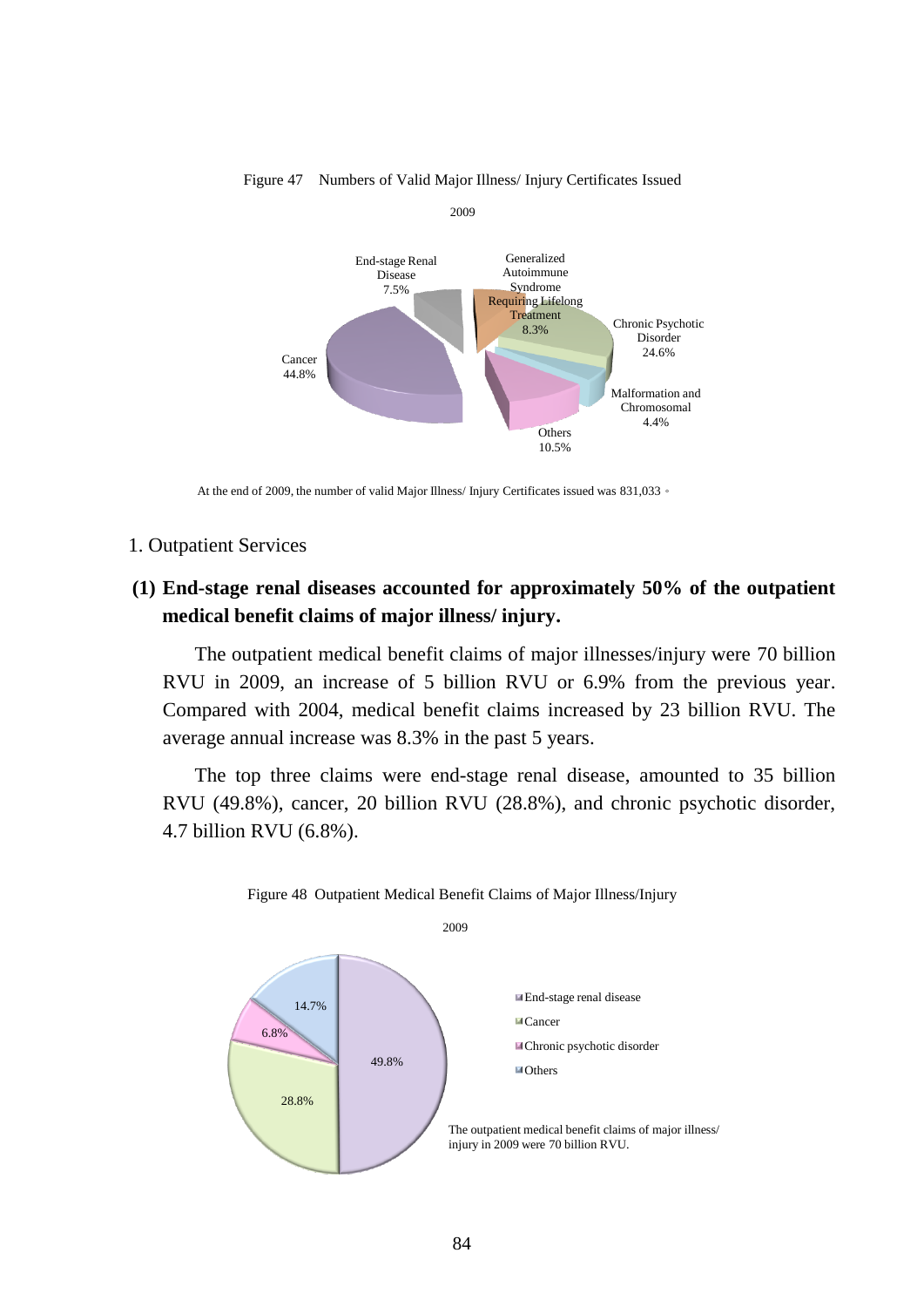# **(2) Congenital coagulation disorder had the highest outpatient medical benefit claims of major illness/injury per capita.**

Congenital coagulation disorder (hemophilia) had the highest outpatient medical benefit claims of major illness/injury per capita in 2009 at 2,286,797 RVU, followed by end-stage renal disease at 537,287 RVU, organ transplants at 207,578 RVU, multiple sclerosis at 187,651 RVU and Severe hemolytic and hypoplastic anemia at 160,820 RVU, accounting for 23.5x, 5.5x, 2.1x, 1.9x, and 1.7x respectively of the outpatient medical benefit claims of illness/injury per capita, 97,385 RVU.

| Medical benefit claims (million RVU)          |        | Medical benefit claims per capita (RVU) |           |
|-----------------------------------------------|--------|-----------------------------------------|-----------|
| End-stage renal disease                       | 34,643 | Congenital coagulation disorder         | 2,286,797 |
| Cancer                                        | 20,025 | End-stage renal disease                 | 537,287   |
| Chronic psychotic disorder                    | 4,699  | Organ transplants                       | 207,578   |
| Generalized autoimmune syndrome               | 2,597  | Multiple sclerosis                      | 187,651   |
| Congenital abnormality of coagulation factors | 2,104  | Severe hemolytic and hypoplastic anemia | 160,820   |
| Organ transplants                             | 1,337  | Severe malnutrition                     | 115,038   |
| Congenital metabolic disease                  | 1,096  | Dependence on respirator                | 112,497   |
| Dependence on respirator                      | 460    | Congenital immunodeficiency             | 105,253   |
| Malformation and chromosomal abnormalities    | 411    | Rare diseases                           | 105,146   |
| Cirrhosis of liver                            | 355    | Congenital metabolic disease            | 102,891   |

 Top Ten Outpatient Major Illness/Injury Medical Benefit Claims vs. Medical Benefit Claims per Capita

### **(3) Top three outpatient major illnesses/injuries were the same for both genders.**

Outpatient medical benefit claims of major illness/injury in 2009 were 35 billion RVU for males and 35 billion RVU for females. The highest amounts for both genders were end-of stage renal diseases (47.2% for males and 52.4% for females), followed by cancer requiring long-term treatment or aggressive treatments (29.6% for males and 27.9% for females), and chronic psychotic disorder (6.7% for males and 6.8% for females).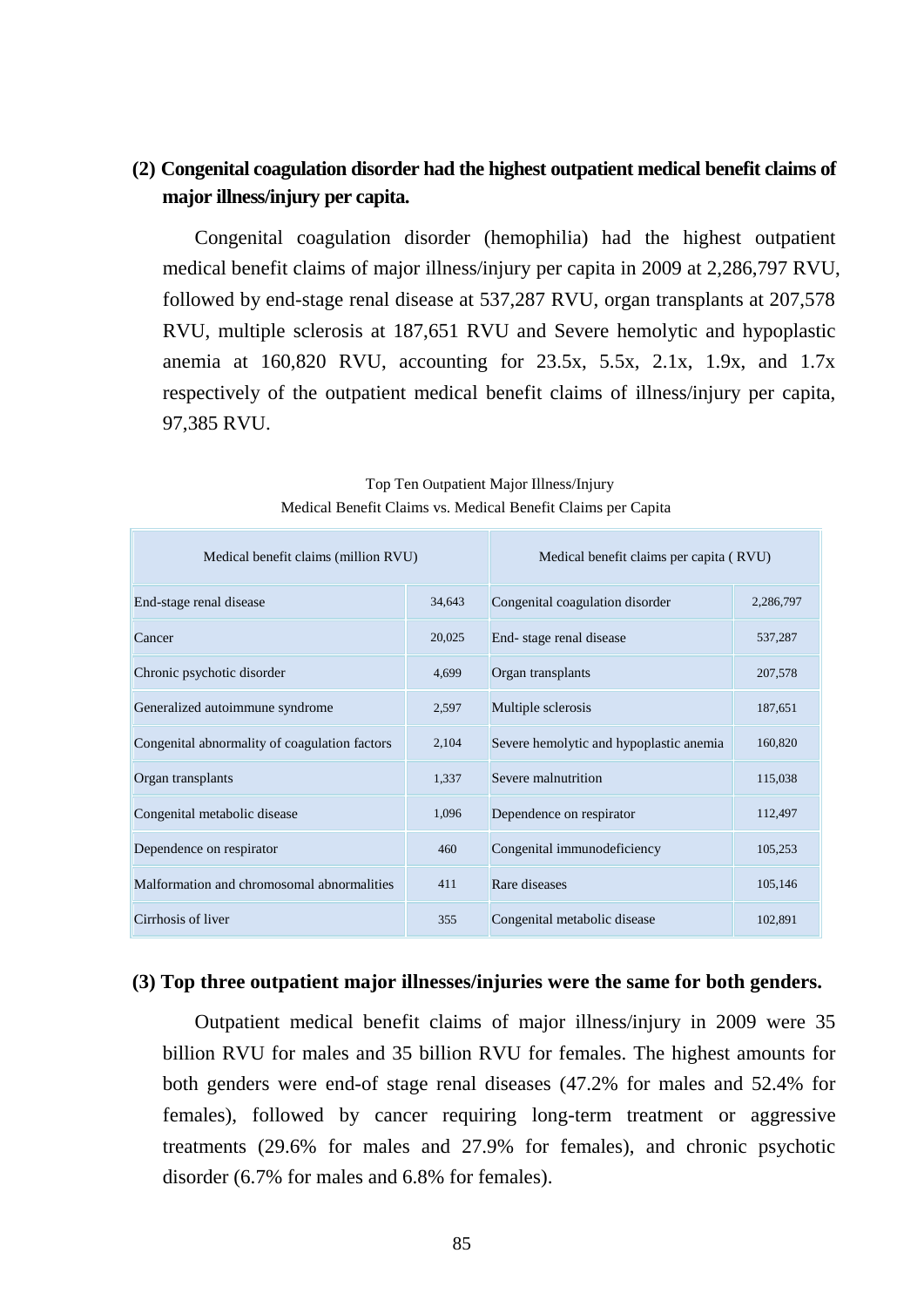| Male                                                                                                                           | $\%$ | Female                                                    | $\%$ |
|--------------------------------------------------------------------------------------------------------------------------------|------|-----------------------------------------------------------|------|
| End-stage renal disease                                                                                                        | 47.2 | End-stage renal disease                                   | 52.4 |
| Cancer                                                                                                                         | 29.6 | Cancer                                                    | 27.9 |
| Chronic psychotic disorder                                                                                                     | 6.7  | Chronic psychotic disorder                                | 6.8  |
| Congenital abnormality of coagulation factors                                                                                  | 6.0  | Generalized autoimmune syndrome                           | 6.2  |
| Organ transplants                                                                                                              | 2.4  | Organ transplants                                         | 1.5  |
| Congenital metabolic disease                                                                                                   | 1.9  | Metabolic disorder                                        | 1.2  |
| Generalized autoimmune syndrome                                                                                                | 1.3  | Malformation                                              | 0.7  |
| Cirrhosis of liver                                                                                                             | 0.7  | Respiratory failure requiring long-term<br>respirator use | 0.6  |
| Dependence on respirator                                                                                                       | 0.7  | Rare disease                                              | 0.5  |
| Poliomyelitis, Cerebral Palsy, and Neurological,<br>Muscular, Skeletal, Pulmonary Complications in<br><b>Premature Infants</b> | 0.5  | Hemolytic disease                                         | 0.4  |

2009 Outpatient Medical Benefit Claims for Top Ten Major Illness/Injury by Gender

### **(4) Age 45-64 account for 44% of outpatient medical claims for major illness/injury.**

The outpatient medical benefit claims of major illness/injury were 2 billion RVU for age 0-14 age group (1.7% for males and 0.7% for females), 3 billion RVU for age 15-29 (2.8% for males and 1.7% for females), 9 billion RVU for age 30-44 (7.2% for males and 6.0% for females), 30 billion RVU for age 45-64 (21.0% for males and 22.6% for females) and 25 billion RVU for 65 and over (17.4% for males and 18.8% for females).

For the average points of major illness/injury filed per case, females had higher points than males for age 65 and over, while males had higher points than females for other age groups.



Figure 49 Outpatient Medical Benefit Claims of Major Illness/Injury by Gender and Age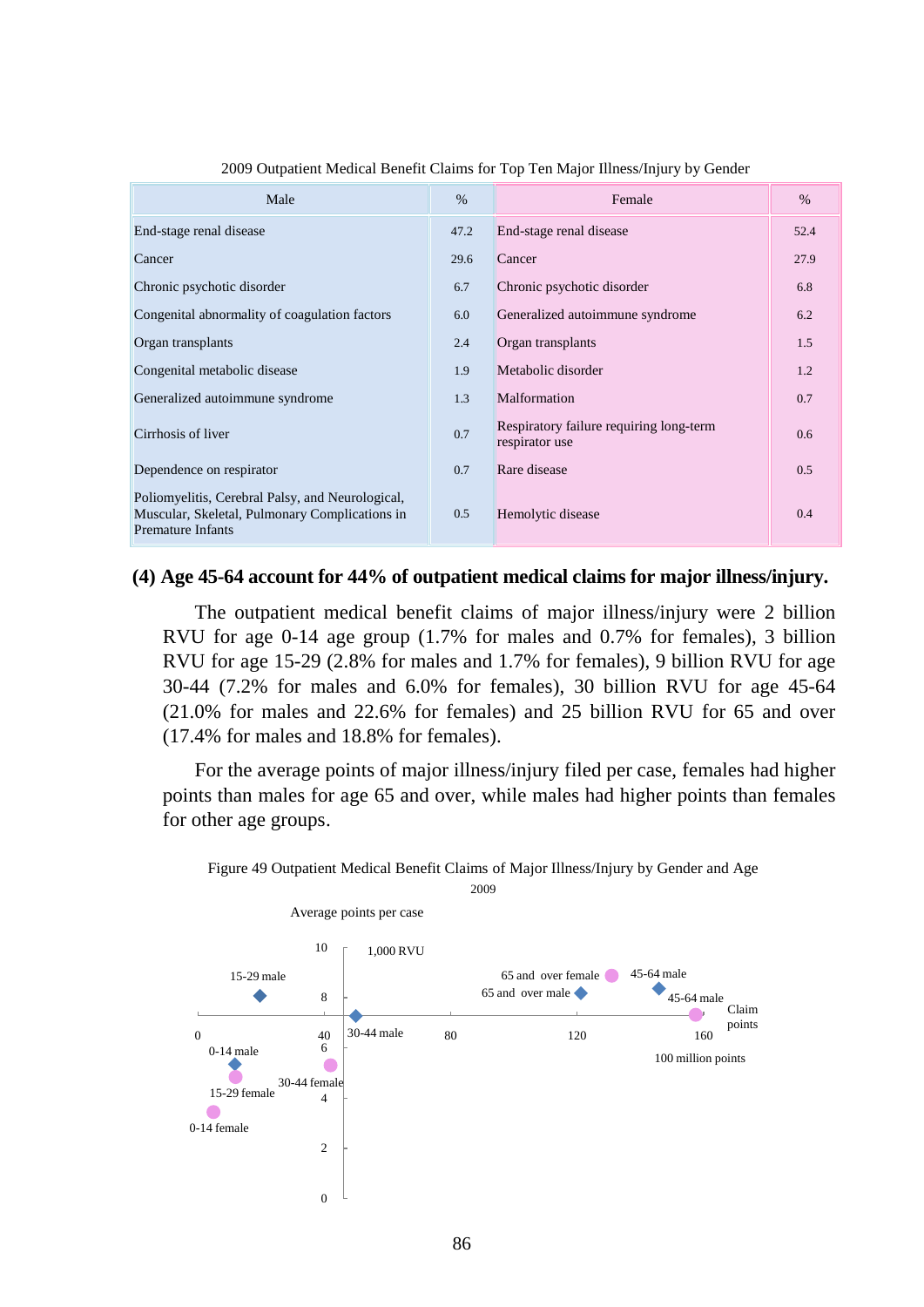### 2. Inpatient Services

## **(1) Cancer accounted for approximately 40% of inpatient medical benefit claims for major illness/ injury.**

The inpatient medical benefit claims of major illnesses/ injury in 2009 were 68 billion RVU, increasing by 4.7% from the previous year. The highest amount came from patients with cancer that required aggressive or long-term treatments at 28 billion RVU (41.2%), followed by respirator-dependent patients at 14 billion RVU (20.7%) and patients with chronic psychotic disorder at 9 billion RVU (12.8%). Compared to 2004, inpatient medical benefit claims of major/injury increased by 10 billion RVU, with an average annual increase of 3.1%.



Figure 50 Inpatient Medical Benefit Claims of Major Illness/ Injury

The inpatient medical benefit claims of major illnesses/ injury were 68 billion RVU in 2009.

# **(2) Congenital coagulation disorders ranked the highest in inpatient medical benefit claims of major illness/injury per capita.**

Congenital coagulation disorder had the highest inpatient medical benefit claims of major illness/injury per capita in 2009 at 1,673,931 RVU, followed by dependence on respirator at 759,119 RVU, complications in premature infants at 715,216 RVU, burns at 579,819 RVU and malnutrition at 553,977 RVU, accounting for 7.2x, 3.2x, 3.1x, 2.5x, and 2.4x respectively of the inpatient medical benefit claims of major illness/injury per capita, 233,875 RVU.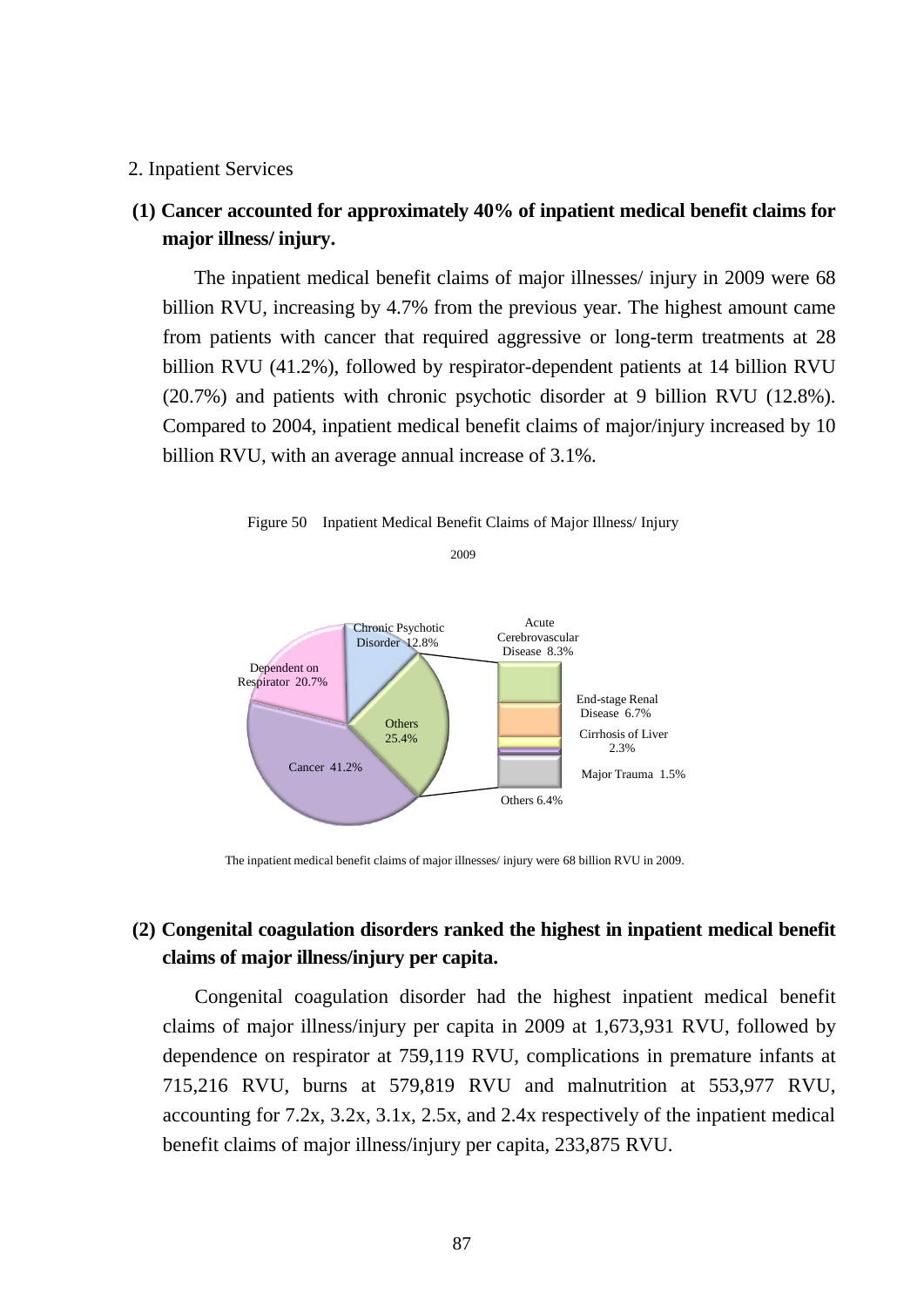| Medical benefit claims (million RVU)       |        | Medical benefit claims per capita (million RVU) |           |
|--------------------------------------------|--------|-------------------------------------------------|-----------|
| Cancer                                     | 28,110 | Congenital coagulation disorders (hemophilia)   | 1,673,931 |
| Dependence on respirator                   | 14,153 | Dependence on respirator                        | 759,119   |
| Chronic psychotic disorder                 | 8,740  | Complications of premature infants              | 715,216   |
| Acute cerebrovascular disease              | 5,667  | <b>Burns</b>                                    | 579,819   |
| End-stage renal disease                    | 4,597  | Malnutrition                                    | 553,977   |
| Cirrhosis of liver                         | 1,574  | Creutzfeldt Jakob disease                       | 531,819   |
| Major trauma                               | 1,009  | Motor neuron disease                            | 462,256   |
| Generalized Autoimmune Syndrome            | 909    | Hemolytic disease                               | 386,973   |
| Malformation and chromosomal abnormalities | 855    | Major trauma                                    | 287,374   |
| Organ transplants                          | 485    | Generalized Autoimmune Syndrome                 | 269,710   |

### Top Ten Inpatient Major Illness/Injury

#### Medical Benefit Claims vs. Medical Benefit Claims per Capita

# **(3) The top three major illnesses/injuries accounted for 75% of inpatient medical benefit claims for both genders.**

| Male                                       | <b>Share</b> | Female                                     | <b>Share</b> |
|--------------------------------------------|--------------|--------------------------------------------|--------------|
| Cancer                                     | 42.6         | Cancer                                     | 39.3         |
| Dependence on respirator                   | 20.0         | Dependence on respirator                   | 21.7         |
| Chronic psychotic disorder                 | 12.5         | Chronic psychotic disorder                 | 13.3         |
| Acute cerebrovascular disease              | 8.4          | End-stage renal disease                    | 8.3          |
| End-stage renal disease                    | 5.5          | Acute cerebrovascular disease              | 8.2          |
| Cirrhosis of liver                         | 2.9          | Generalized autoimmune syndrome            | 2.4          |
| Major trauma                               | 1.9          | Cirrhosis of liver                         | 1.5          |
| Malformation and chromosomal abnormalities | 1.1          | Malformation and chromosomal abnormalities | 1.4          |
| <b>Organ</b> transplants                   | 0.8          | Major trauma                               | 0.9          |
| Spinal injury or myeleterosis              | 0.8          | Organ transplant                           | 0.6          |

2009 Inpatient Medical Benefit Claims for Top Ten Major Illness/Injury by Gender

Inpatient medical benefit claims of major illness/injury in 2009 were 39 billion RVU for males and 29 billion RVU for females. The highest amount for both genders was cancer requiring long-term or aggressive treatments (42.6% for males, 39.3% for females), followed by dependence on respirator (20.0% for males, 21.7% for females), and chronic psychotic disorder (12.5% for males, 13.3% for females). Inpatient medical benefit claims for the top three illnesses/injuries accounted for 75% approximately for both genders.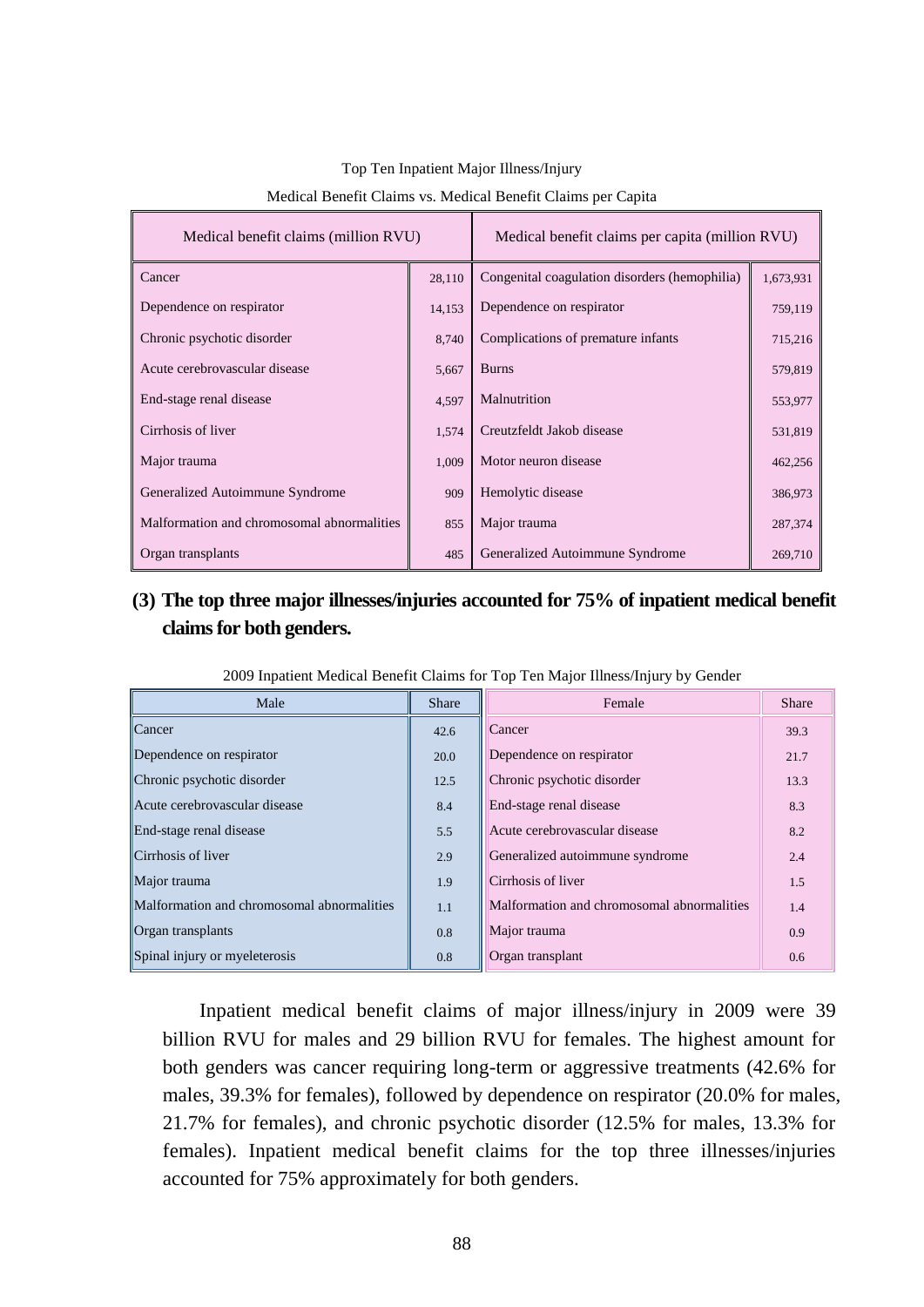## **(4) Age 65 and over accounted for 45% of inpatient medical benefit claims for major illness/injury.**

In 2009, inpatient medical benefit claims of major illness/injury for age 0-14 was 2.8%, 15-29 4.4%, 30-44 12.7%, 45-64 35.2%, and age 65 and over 45.0%. For the average points of major illness/injury filed per case, there was no significant difference between males and females for age 0-14 and 65 and over groups; while males had higher points than females for other age groups.



Figure 51 Inpatient Medical Benefit Claims of Major Illness/ Injury by Gender and Age

### **VI. Medical Expense Copayment**

(1) Outpatient Services

### **Outpatient copayment increased by 2.1% from the previous year.**

The outpatient copayment was 27,506 million in 2009. Physician clinics had the highest amount in total copayment (46.7%), followed by metropolitan hospitals (23.0%) and academic medical centers (20.2%). Compared to the previous year, outpatient copayment increased by 2.1%; metropolitan hospitals showed the biggest increase at 4.2%, followed by physician clinics at 2.6% and academic medical centers at 1.6%; local community hospitals showed the biggest drop at 4.0%. Outpatient average copayment per case was highest for academic medical centers at NT\$340, followed by metropolitan hospitals at NT\$243 and medical laboratory institutions at NT\$200.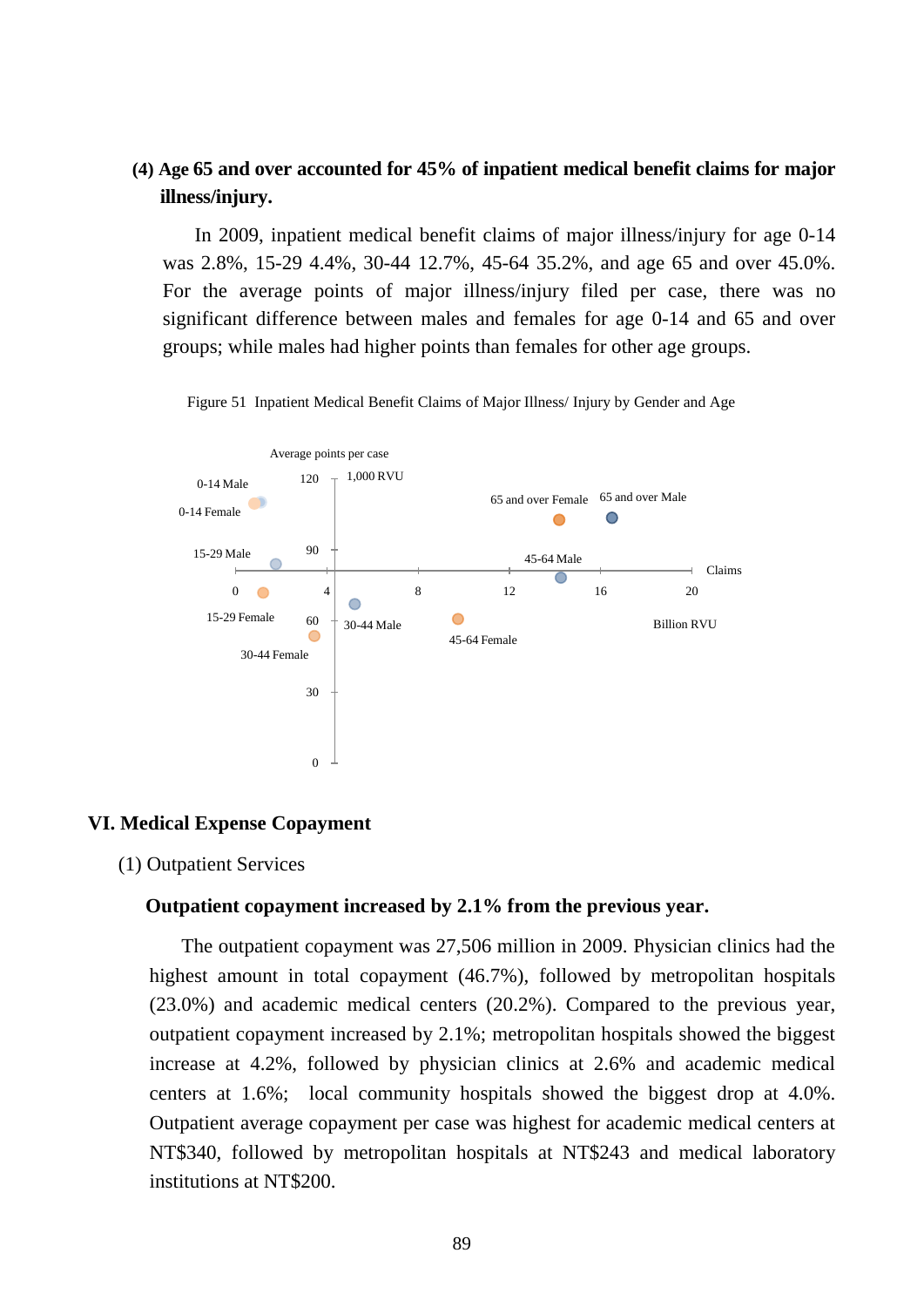

#### Figure 52 Outpatient Copayment

#### (2) Inpatient Services

#### **Inpatient copayment increased by 0.9% from the previous year.**

The inpatient copayment was 6,969 million in 2009. Metropolitan hospitals had the highest amount in total copayment (43.8%), followed by academic medical centers (41.8%) and local community hospitals (14.3%). Compared to the previous year, inpatient copayment increased by 0.9%; physician clinics showed the biggest increase at 2.8%, followed by metropolitan hospitals at 2.7%; local community hospitals showed the biggest drop at 3.3%. Inpatient average copayment per case was highest for academic medical centers at NT\$5,781, followed by metropolitan hospitals at NT\$4,050 and local community hospitals at NT\$3,109.

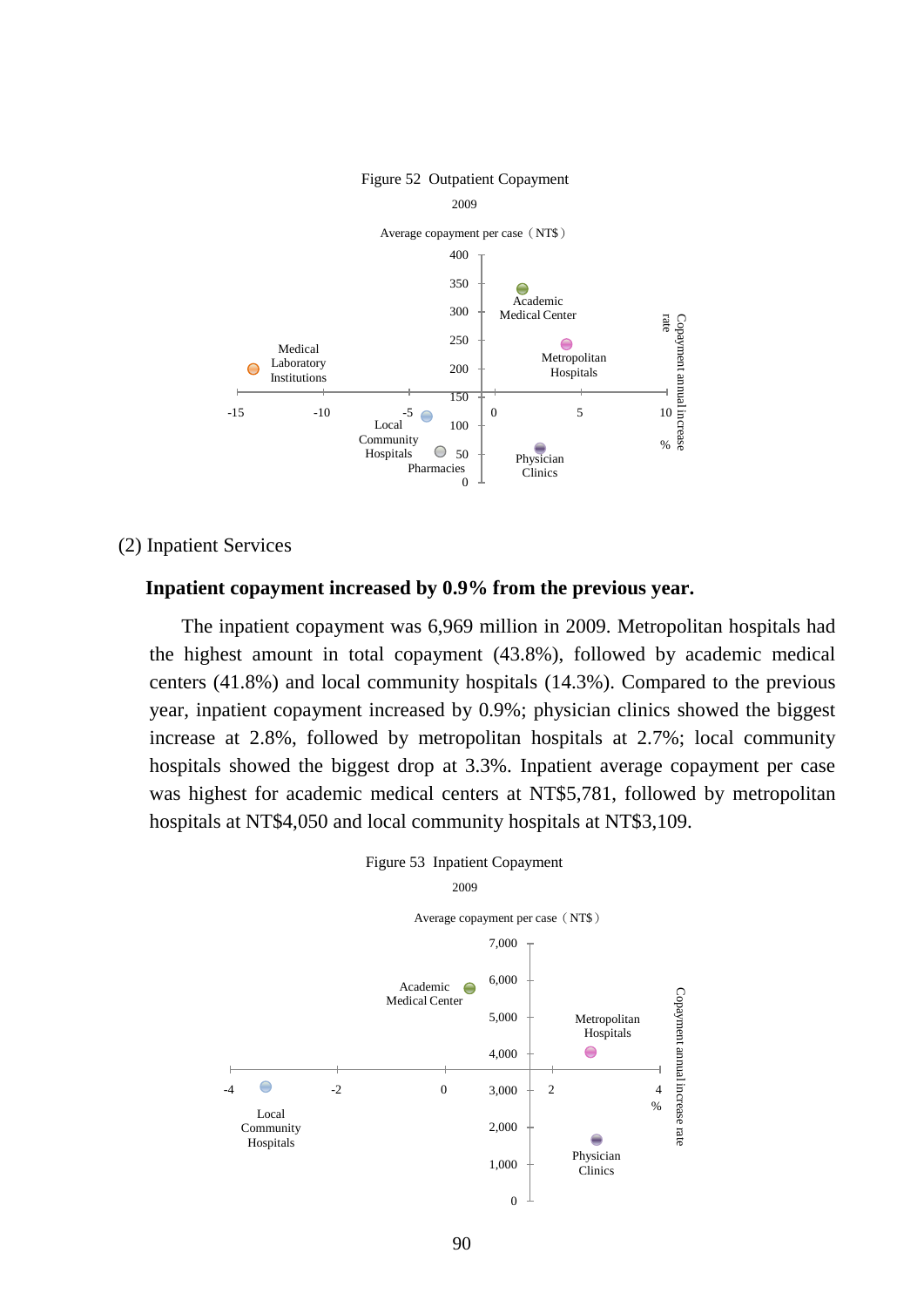#### **VII. Reimbursement of Advance Medical Expenses for Out-of-Plan Services**

## **1. Reimbursement of advance medical expenses increased in areas outside the country.**

A total of NT\$1,363 million of reimbursement for out-of-plan services was filed in 2009, an increase of 1.8% from the previous year; NT\$502 million was approved, an increase of 3.8% from the previous year. NT\$295 million was filed for outpatient services, increased by 0.7%, 53.3% of which was approved; NT\$1,069 million was filed for inpatient services, increased by 2.1%, 32.3% of which was approved.

Broken down by area, domestic area claims was NT\$522 million, showing a decrease of 0.1% from the previous year, 34.7% of which was approved. Out-of-country area claims was NT\$817 million, showing an increase of 3.0% from the previous year; 38.1% of which was approved. Claims from China and the United States accounted for 83% of reimbursement for out-of-country claims.



A total of NT\$502 million was approved for reimbursement of advance medical expenses for out-of-plan services.

## **2. Approval rates for reimbursements for out-of–plan services were slightly higher for out of country.**

Approval rate for medical expense reimbursements for out-of-plan services was 36.8% in 2009; 53.3% for outpatient services and 32.3% for inpatient services. Broken down by areas, approval rate was 34.7% for domestic areas and 38.1% for out of country areas (Africa 55.0%, Asia 49.4%, Oceania 22.2%, Europe 21.5%, and North America 16.7%.